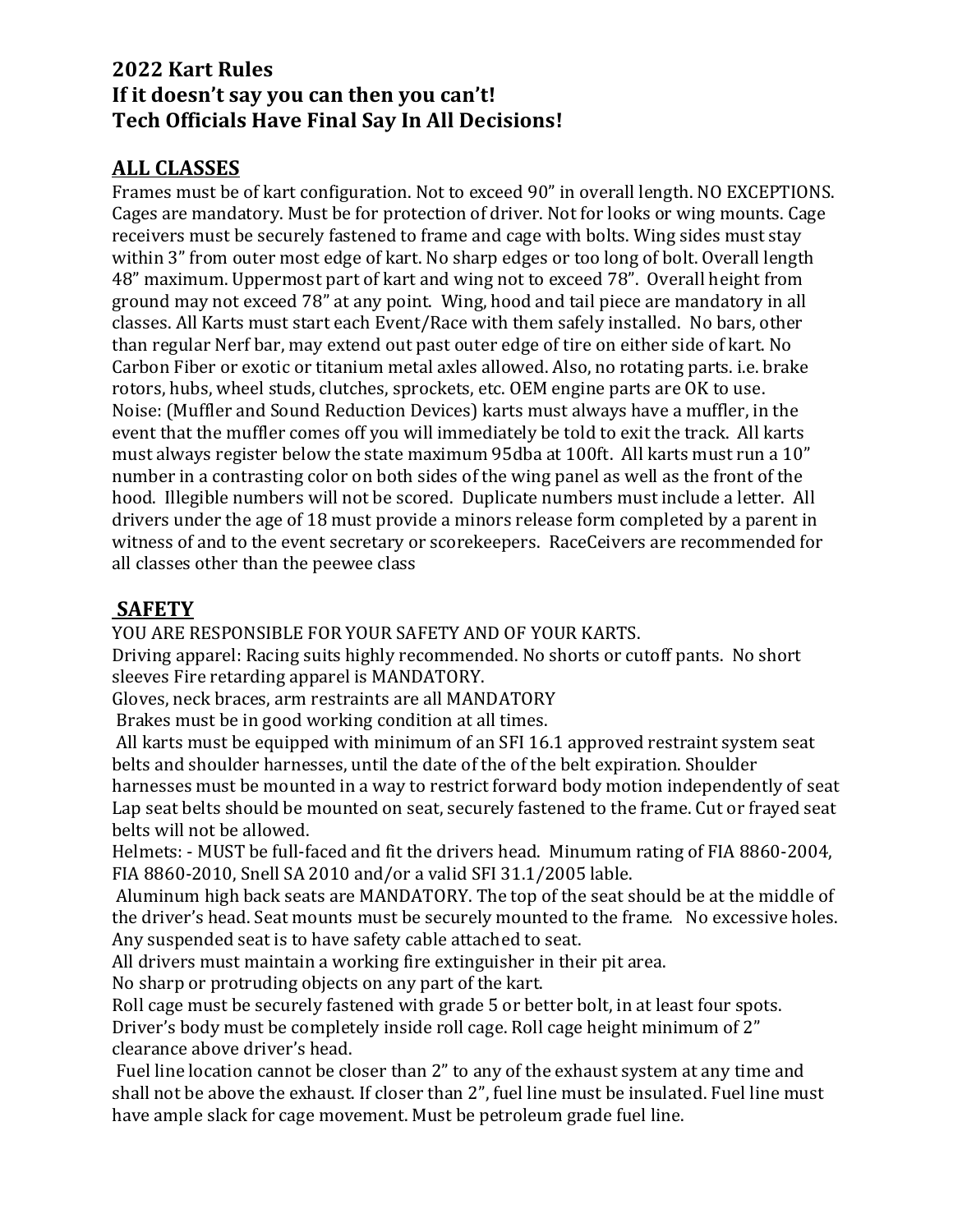### **Unsportsmanlike Conduct**

-Fighting on Speedway property at anytime will result in **PERMANENT** suspension. Drivers are responsible for the actions of their crew members, and the penalty will reflect on the driver.

Any unsportsmanlike conduct on or off the track will result in immediate action by track officials

-Any Internet bashing, harassment or false accusations will result in penalties. If you have comments keep them to yourself or call track management.

-Rough driving- Remember, always respect the other karts as if they're your own. Rough driving will be handled as it happens on the track. No exceptions. If rough driving continues you will be asked to stay home.

#### *Points are awarded to the driver not to the car. In order to qualify for end of season award you must enter at least 80% of ran races.*

### **PeeWee**

This is a new class for brand new beginner racers, cars must fit beginner box rules. There will be no points and races will not be scored. This class will be used for practice and training for new drivers.

### **5HP Beginner Box**

BEGINNER BOX Stock Age limit: 5 to 8, Must be 5 years old at beginning of racing season. If you have had 2 seasons of racing experience and you are age eight or older on the date of the first race of the racing season you must run in the Box Stock Division. All Beginner Box Drivers be prepared to present a copy of their birth certificate on registration day.

#### **Beginner Box Motor Rules**

Out of the box Predator 212cc Harbor Freight motors may be ran. These motors MUST remain UNALTERED. Officials reserve the right to at any time require a restrictor on these motors

Briggs Beginner Box Stock Motor Rules Sealed B&S motor, using the green slide Part No. RLV 555740 with slide lock. B&S / exhaust system including the newly developed Outlaw Kart exhaust package. Part No. RLV 5530 (No modifying of the pipe or muffler allowed) NOTE: Owner/Driver will be responsible for motor being legal. You are responsible to make sure official seal is attached and untampered with. Subject to Penalty. All motors will be subject to tech as specified by the B&S 206 United States Rule Set. (B&S Racing Class Sturcture, or Clutch Rule does not apply [open clutch rule]) Any doubt about these specifications, contact Promoter.

Things you MAY NOT do:

- 1. Modify or alter any physical part of the motor.
- 2. Remove, alter or leave off air filter.
- 3. Modify or alter header, you may not install E.G.T. sensor into header.

4. Muffler may not be altered or welded to the header.

All motors will be subject to tech as specified by the B&S 206 United States Rule Set. (B&S Racing Class Sturcture, or Clutch Rule does not apply [open clutch rule]) Any doubt about these specifications, contact Promoter.

Things you MAY NOT do:

- 1. Modify or alter any physical part of the motor.
- 2. Remove, alter or leave off air filter.
- 3. Modify or alter header, you may not install E.G.T. sensor into header.
- 4. Muffler may not be altered or welded to the header.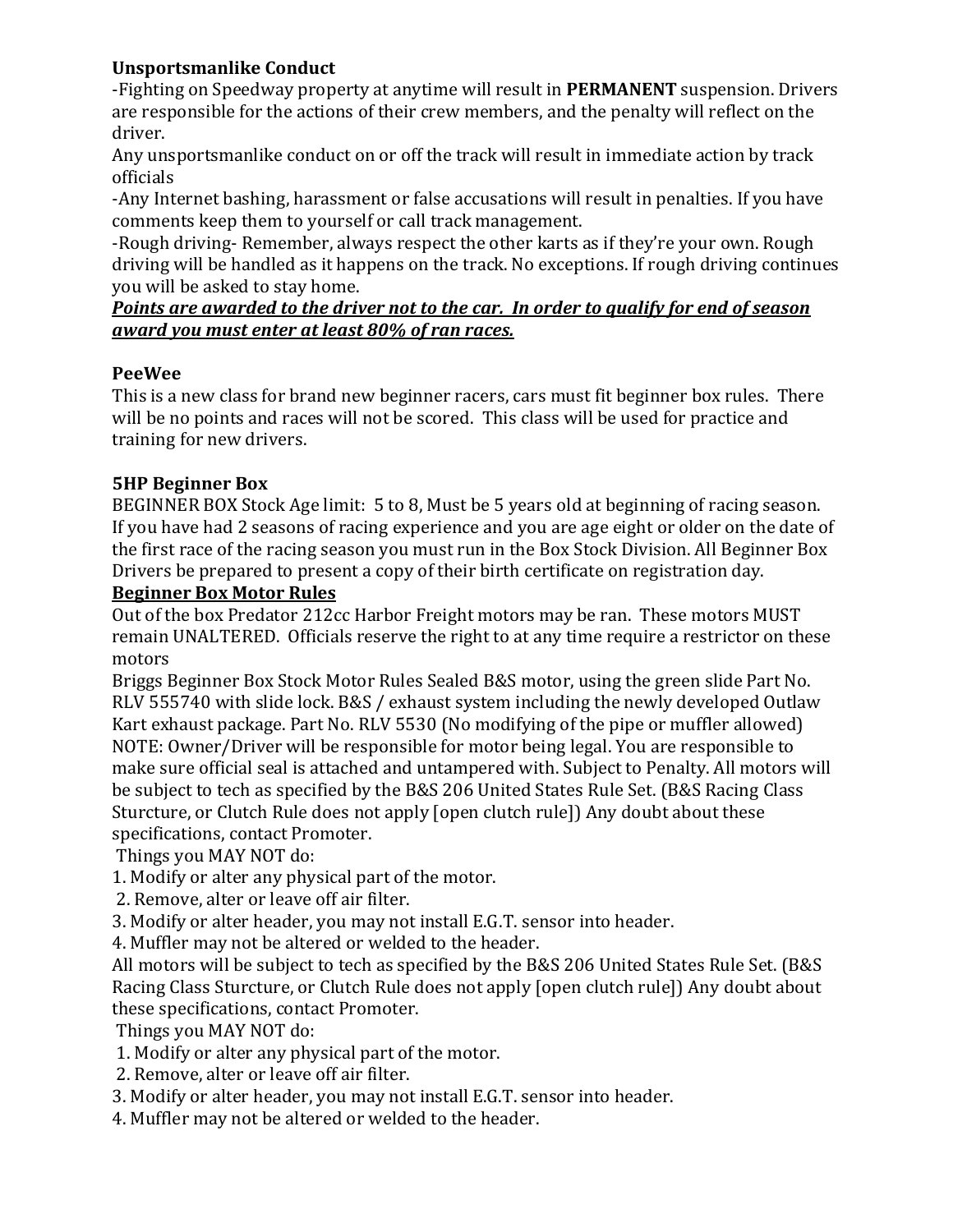If at any time the tech official feels a motor has been tampered with that motor will be taken for a complete tear down.

**- Any other motor must have tech official approval before entering the race**

-Any tire Hoosier or Burris

- No weight rule, this is subject to change

### **5HP Intermediate**

### **Ages 8-12**

Motor: Specified sealed Briggs & Stratton 206, bearing a genuine Briggs & Stratton security seal.

### NO EXCEPTIONS

### **MUST RUN TRACK FUEL**

Briggs Box Stock Motor Rules Sealed B&S motor running the Black slide Part No. RLV 555590 B&S / exhaust system including the newly develped Outlaw Kart exhaust package. Part No. RLV 5530. (No modifing of the pipe or muffler allowed) NOTE: Owner/Driver will be responsible for motor being legal. You are responsible to make sure official seal is attached and untampered with. Subject to penalty. All motor will be subject to tech as specified by the B&S 206 United States Rule Set. (B&S Racing Class Sturcture, or Clutch Rule does not apply [open clutch rule]). Any doubt about these specifications, contact Promoter. Things you MAY NOT do:

- 1. Modify or alter any physical part of the motor.
- 2. Remove, alter or leave off air filter.
- 3. Modify or alter header, you may not install E.G.T. sensor into header.
- 4. Muffler may not be altered or welded to the header

#### **BEGINNER BOX and/or BOX STOCK MOTORS SUBJECTION TO TECH RULES! All sealed motors subject to tech at all times. Broken seals must be reported to tech Immediately. Owner Driver responsible for none seal issues. Motor may be held up to five (5) days for inspection. Refusal of inspection may cause disqualification.**

### **BEGINNER BOX And/or BOX STOCK**

### **Motor Exchange Rule:**

**The Promoter alone reserves the right to exchange a house prepared motor that has been verified and is in good running order, for any motor on any specific kart or Karts; for any reason at any time during the race/event. All items under the seal will be exchanged. This will be a permanent exchange. The selected motor will be surrendered immediately upon request by the promoter or one of his designated officials. The house prepared motor, will then be marked and released by tech official to be installed on the kart. The kart must continue the race night/event with that motor only. The selected kart owner/driver will have five minutes from the time he or she receives the request to surrender the motor to comply or be disqualified. No motor changing of any other kind will be permitted. The exchanged motor will be inspected and upon approval will be placed back in circulation on the next exchange. The Promoter reserves the right to make any variance to this rule.**

**- Any other motor must have tech approval before entering the race**

-Any tire- Hoosier or Burris

-No weight rule, this is subject to change

### **5HP OPEN**

#### **Ages 8-12**

Open Subaru Motors - All other motors must be approved by race official before the race